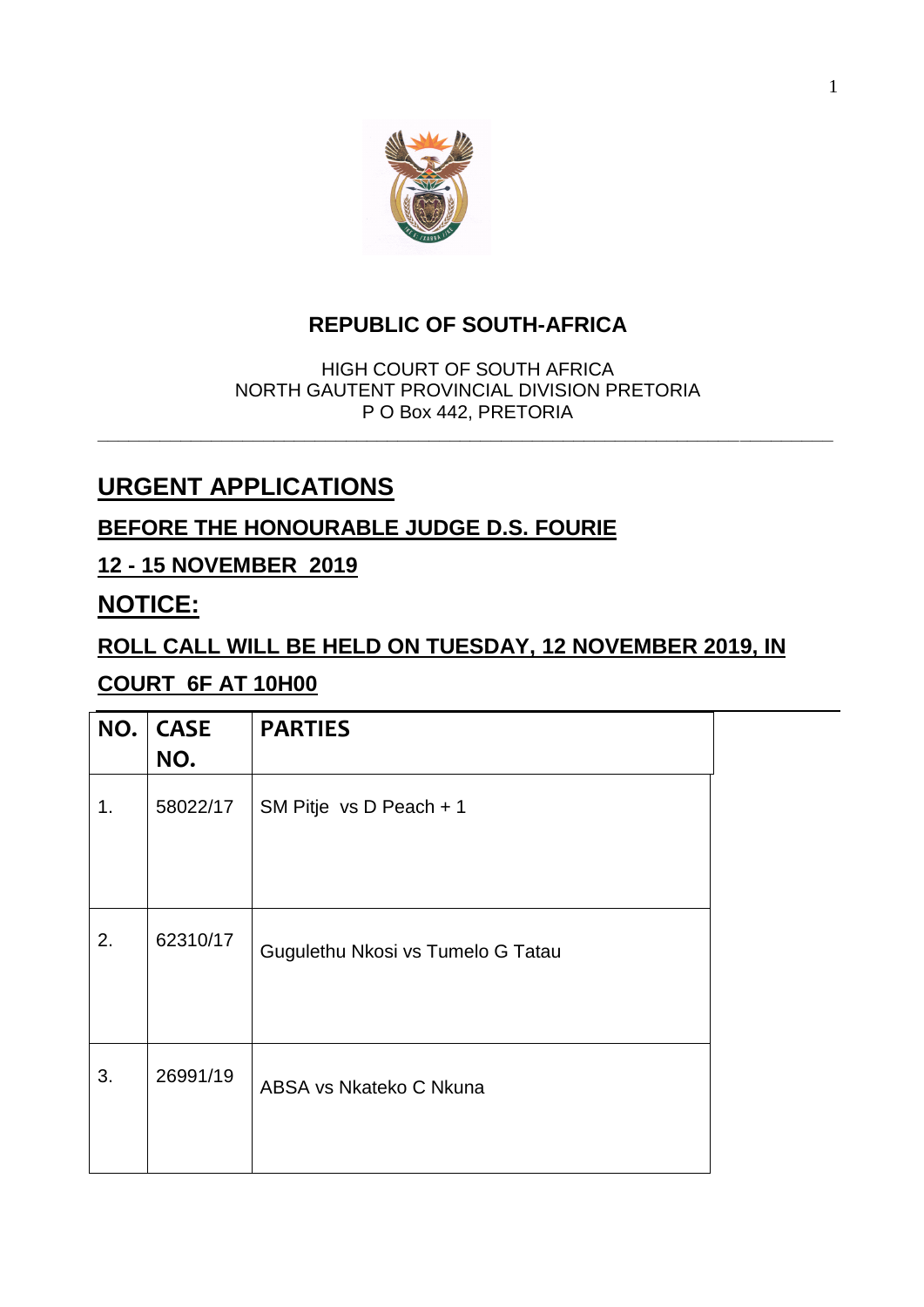| 5.  | 77123/19 | SA Airlink Pty Itd vs International Air Services Council<br>$+1$     |
|-----|----------|----------------------------------------------------------------------|
| 6.  | 77644/19 | <b>SANTAM Itd vs Speers Motors cc</b>                                |
| 8.  | 77619/19 | Forensic Data Analyses Pty Itd vs National<br>Commissioner SAPS + 1  |
| 9.  | 79225/19 | Voetstal Pine Vat SA Pty Itd vs Transnet Freight Rail<br>$S.O.C + 2$ |
| 12. | 81713/19 | Motso Group Pty + 1 vs Violet Kemeng + 1                             |
| 15. | 82275/19 | Ex Parte: Kura Sibanda                                               |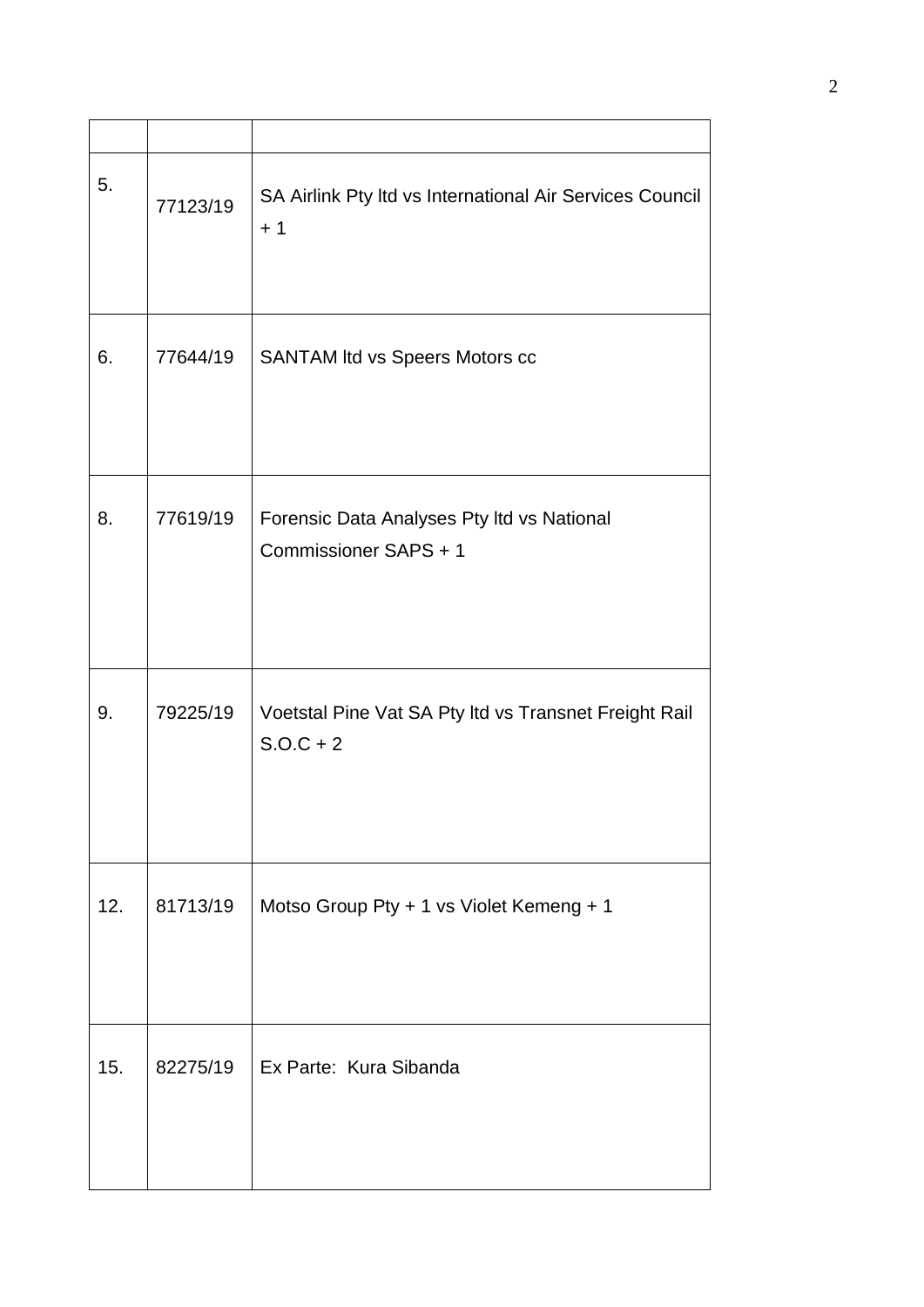| 17. | 83311/19 | Mpho Hlagala vs MEC Human Settlements Gauteng<br>$+2$              |
|-----|----------|--------------------------------------------------------------------|
| 18. | 83343/19 | Comfort K Mohlala + 1 vs MEC of Health Gauteng +<br>$\overline{2}$ |
| 19. | 83352/19 | Klipgat United FC vs SA Association + 2                            |
| 20. | 83380/19 | PSZ Unified Security Pty vs Hendrik E Roodt + 3                    |
| 22  | 83791/19 | Adam I Okoki vs City of Tshwane                                    |
| 25. | 43254/19 | Maharaj R + 1 vs HPCSA + 2                                         |
|     |          |                                                                    |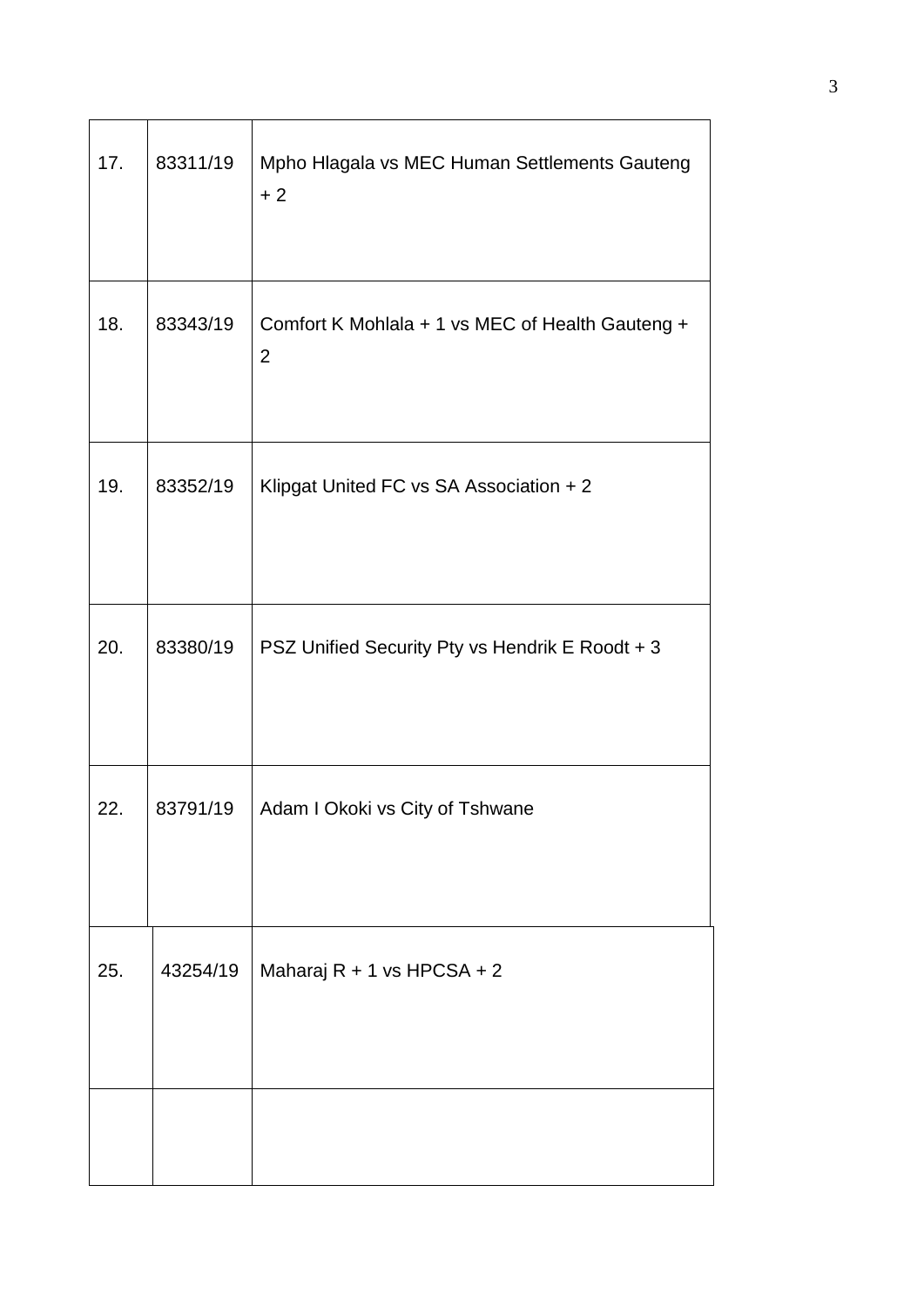| 30. | 84085/19 | <b>EX PARTE:</b><br>Haywood Mari N.O + 1    |
|-----|----------|---------------------------------------------|
| 34. | 78538/19 | Tammy Barker vs Registrar of Deeds          |
| 35. | 83979/19 | Kura Sibanda vs Pamela Ruserc               |
| 36. | 30417/19 | JC Msgaie vs Chair of the Baloyi Commission |
| 37. | 36334/19 | Resina Kuwanda vs Minister of Home Affairs  |
|     |          |                                             |
|     |          |                                             |
|     |          |                                             |